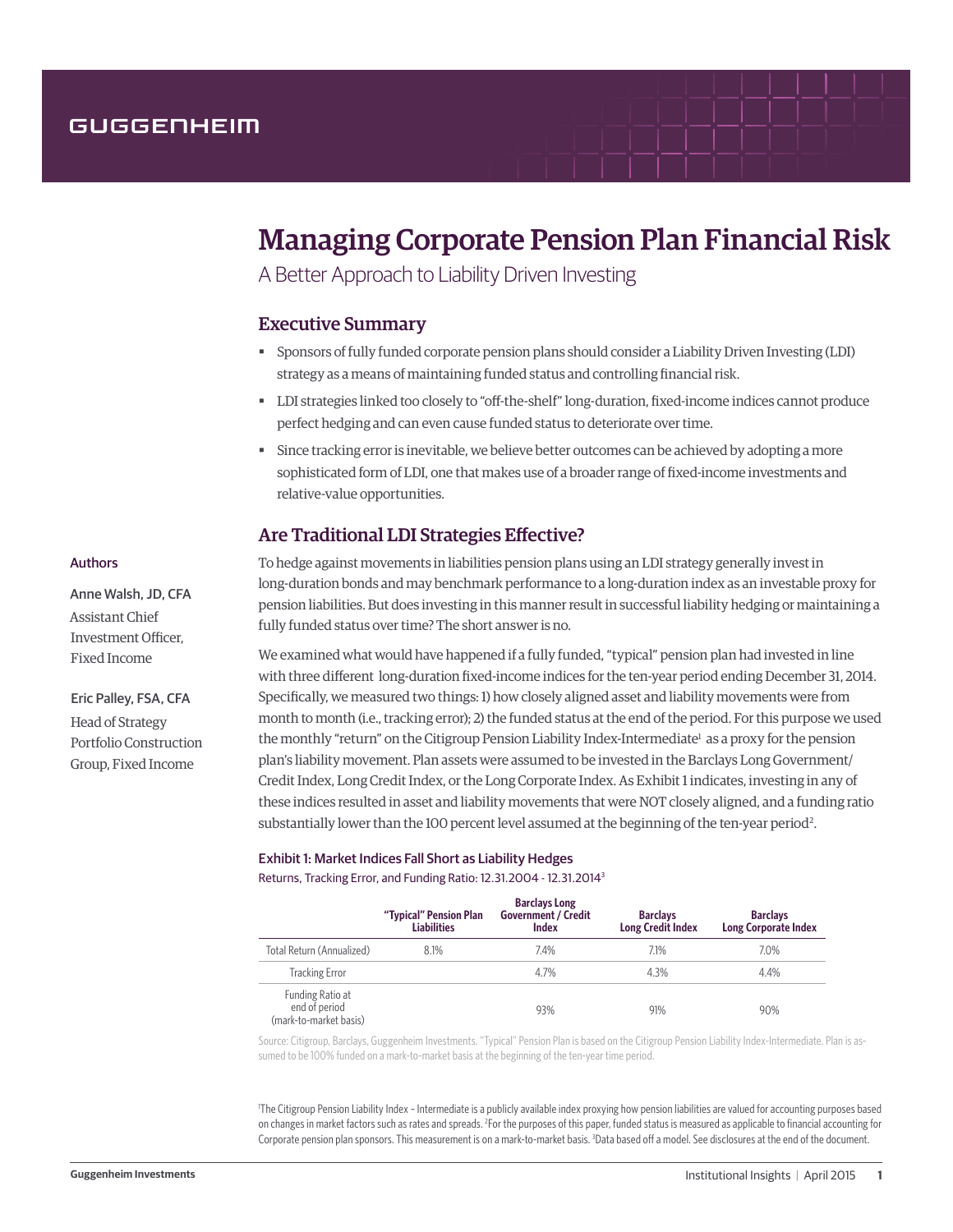# Why Are Traditional LDI Strategies Ineffective?

Perfect hedging of pension plan liabilities is impossible for multiple reasons. We will show that:

- The methodology used to generate pension cash flow forecasts is "unhedgeable."
- The discount rate curve used to generate the present value of pension cash flows (i.e. the pension liability) is "uninvestable."
- There is a limited supply of high-quality long-duration investment-grade corporate bonds.
- § The characteristics of "off-the-shelf" long-duration indices do not match those of pension liabilities.

#### Liability Estimation Process Creates Investment Challenges

By its very nature, the methodology used to measure pension liabilities (for accounting purposes) generates two sources of liability movement that are uninvestable. The first source comes from the way actuarial models produce pension plan cash flow forecasts; the second source comes from how these cash flow forecasts are discounted to a single liability number. The discounting methodology also contributes to why investing in one of the long-duration fixed-income indices identified in Exhibit 1 is likely to result in deterioration of funded status.

#### Cash Flow Forecasts Can Vary Significantly from Year to Year

A pension plan cash flow forecast is generated as of the valuation date, using the plan provisions defining the pension benefits payable, a census of plan participants, and a model that incorporates a set of actuarial assumptions such as mortality, retirement rate, turnover, and salary increases. When the next valuation is performed, typically a year later, this cash flow forecast is updated. If it differs from the original forecast, the result will be an unanticipated (and unhedgeable) change in the measured pension liabilities.

Unfortunately, it is always the case that pension plan cash flow forecasts differ from year to year, sometimes significantly. This can occur for several reasons:

- § The actuarial assumptions never exactly predict the actual demographics and behavior of the people in the plan from year to year.
- The actuarial assumptions used may change from year to year. For example, the Society of Actuaries recently released an updated set of mortality tables. When the updated tables are adopted for valuation purposes, the forecast cash flows will increase materially.
- The pension plan may be amended, changing the amount of benefit payments payable to plan participants and/or when they are payable.

#### Replicating the Cash Flow Discounting Process is Impossible

Even if cash flow forecasts were held constant, our problem would not be solved because investors are subject to principal losses from credit events, while the factors used to discount cash flows are not.

Pension accounting rules require that liabilities be measured on a mark-to-market basis, using discount factors that are reflective of yields on AA-rated corporate bonds. Such discount factors are not directly observable. Rather, they are derived from the universe of AA-rated corporate bonds in existence as of the valuation date<sup>4</sup>. When the next set of discount factors (as of the next valuation date) is derived, bonds that were downgraded are simply dropped from the group of bonds being used.

The methodology of the cash flow discounting process makes it impossible to invest in a way that exactly mirrors the movement in discount factors. If you invest in the exact same group of bonds that is used to derive the discount factors (i.e., CUSIP match) and a bond is downgraded, you lose money on that bond, but the discount factors fail to account for the bond's higher yield following the downgrade.

<sup>4</sup> Several organizations produce discount factors used to evaluate pension liabilities. While there are differences in the specifics of how each organization generates these factors, they are very similar at a high level. In this paper, we are using the discount factors underlying the Citigroup Pension Liability Index as an example.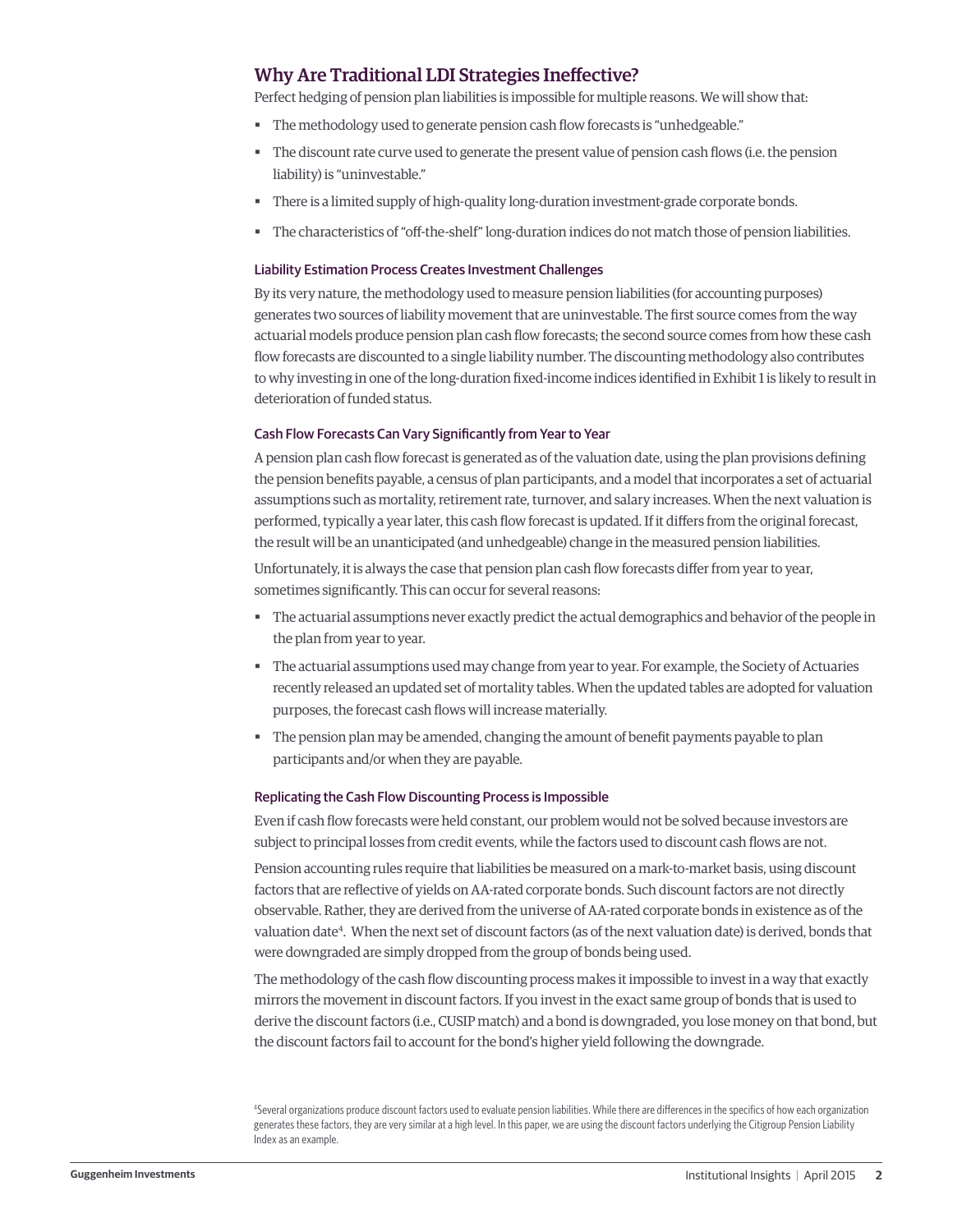In fact, the discount factors will likely rise as the bond is dropped from the calculation. While this may sound like a mere technicality, the impact can be large. When Moody's downgraded several large banks in June 2012—causing them to fall out of the calculation universe—Citigroup estimated that the resulting reduction in the Citigroup Pension Liability Index discount rate was 20 basis points, which would translate to about a 3 percent increase in liability. The only way to avoid underperformance associated with this issue would be to have perfect insight into downgrades and the ability to act on this insight. A manager would literally have to sell the bond in question prior to its price dropping in anticipation of a downgrade while simultaneously reinvesting the proceeds into all the remaining bonds in the group.

#### Limited Supply of Corporate Bonds Creates Additional Risks

Despite the investment challenges presented by the liability estimation process, the traditional LDI approach is still focused on buying long-maturity, high-quality corporate bonds in an effort to match the changes of the discount rate. For a plan sponsor who discounts liabilities based on the Citigroup Pension Liability or similar index the options for implementing the traditional LDI approach actually create significant issuer and sector concentration risks.

A very conservative plan sponsor could choose to invest in only the AA-rated portion of the Barclays Long Corporate Index, which overlaps significantly with the bonds used to construct the Citigroup Pension Liability Index. However, there is a limited supply of high-quality long-duration corporate bonds. As of December 31, 2014, the Barclays Long Corporate Index had 114 bonds rated AA or higher, adding up to a market value of \$91.7 billion, and consisting of just 34 distinct issuers. As a result, plan sponsors who restrict their investable universe to investments in the AA or better component of the Barclays Long Corporate Index would be exposed to downgrade event risk (described above in our discussion of the cash flow discounting process).

Given this quandary, many plan sponsors have expanded their reach to use other long maturity investment-grade bonds and have adopted the Barclays Long Government/Credit, Long Credit, or Long Corporate Index as proxies for the investable universe. Allowing the investment universe to include A-rated corporate bonds helps alleviate issuer concentration, but still makes it difficult to construct portfolios that properly hedge against liability movements. The sector composition of A-rated and higher issuers differs materially from the AA-rated and higher universe used in the Citigroup Pension Liability Index. As of December 31, 2014, it contains significantly higher exposure to Utilities and Telecoms and lower exposure to Financial Services and Banks. Finally, using the entirety of the indices (including nearly 50 percent in BBB-rated bonds) addresses concentration and industry diversification problems, but it exposes investors to additional credit quality risk and, along with it, tracking error.

#### Analytics Mismatches Will Exacerbate Tracking Error

Tracking error between pension liabilities and assets invested in these long-duration fixed-income indices will be exacerbated by mismatches in analytics such as duration, spread duration, and DTS. (Lower quality bonds are generally more sensitive to changes in the credit spread environment than higher quality bonds. "Duration Times Spread" is a risk metric designed to better reflect credit quality when measuring price sensitivity of a portfolio to credit spread movement.) Exhibit 2 illustrates these differences.

#### Exhibit 2: The Limitations of Generic Market Indices

Quality, Duration, Spread Duration, and DTS

|                 | "Typical" Pension Plan<br><b>Liabilities</b> | <b>Barclays Long</b><br><b>Government / Credit</b><br><b>Index</b> | <b>Barclays</b><br><b>Long Credit Index</b> | <b>Barclays</b><br><b>Long Corporate Index</b> |
|-----------------|----------------------------------------------|--------------------------------------------------------------------|---------------------------------------------|------------------------------------------------|
| Ouality         | AΑ                                           | AA3/A1                                                             | A2/A3                                       | A3/BAA1                                        |
| Duration        | 15.3                                         | 14.7                                                               | 13.5                                        | 13.8                                           |
| Spread Duration | 15.3                                         | $8.6*$                                                             | 13.2                                        | 13.4                                           |
| <b>DTS</b>      | 16.6                                         | 15.1                                                               | 23.7                                        | 24.2                                           |

Source: Citigroup, Barclays, Bloomberg, Guggenheim Investments. "Typical" Pension Plan is based on the Citigroup Pension Liability Index-Intermediate. \*Spread duration calculated excluding any contribution by US Treasury securities. Assumes zero DTS on US Treasuries. DTS calculated as Option Adjusted Spread Duration times Option Adjusted Spread /100. As of 12.31.2014.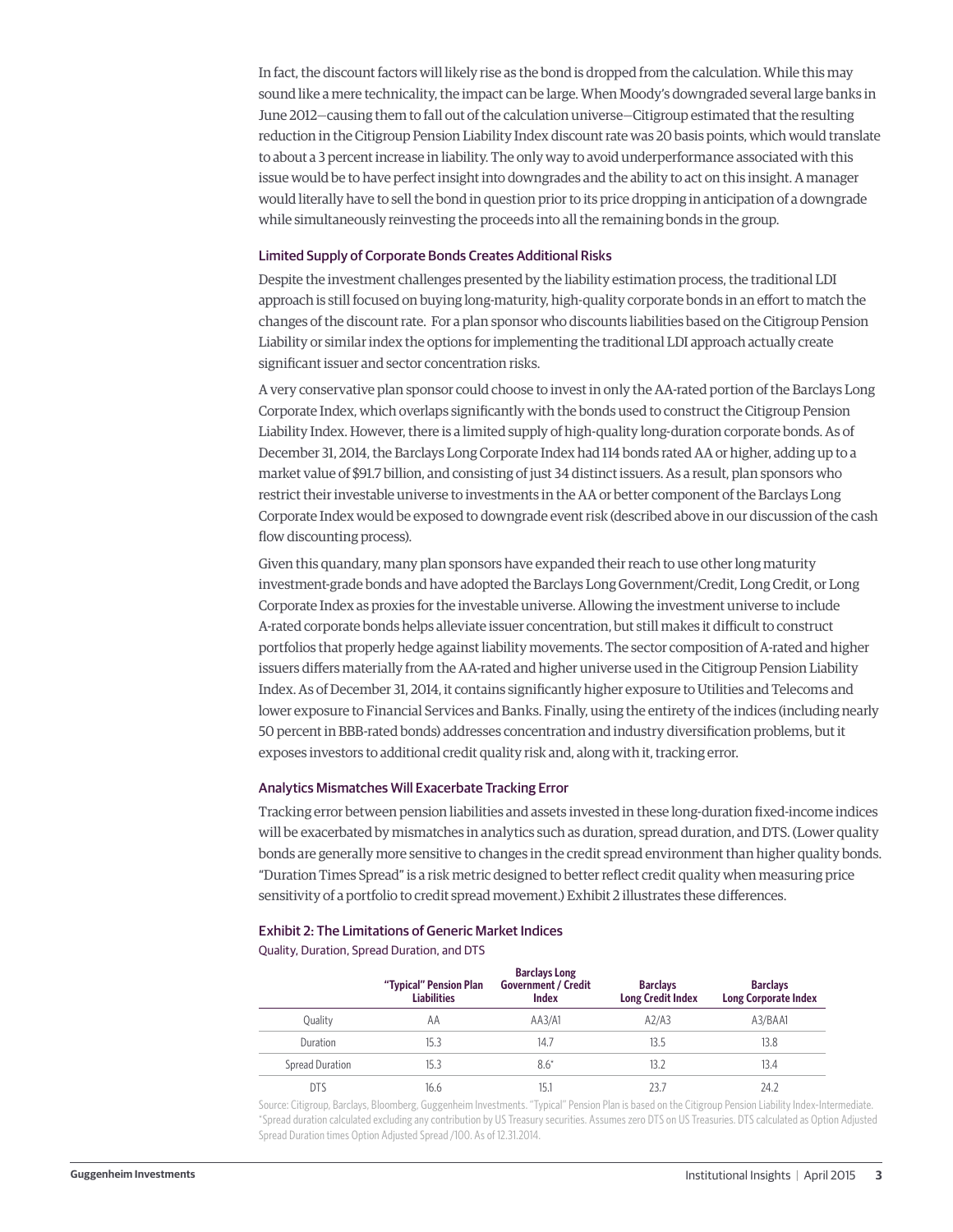While the Barclays Long Government/Credit Index is the closest in quality and duration to the liabilities of a typical pension plan, the index has substantially lower spread duration because of its large exposure to U.S. Treasury securities. Even when DTS is used to measure sensitivity to credit spread movements for this index, there is still a meaningful difference. The Barclays Long Credit and Long Corporate Indices differ significantly from the pension plan in terms of quality, duration, and DTS. As a result of these mismatches, the performance of investments aligned with these long-duration indices will tend to deviate from the "returns" of the typical pension plan as proxied by the Citigroup Pension Liability Index -Intermediate<sup>5</sup>.

### **Conclusion**

#### Traditional LDI Approaches Are Ineffective

Given the nature of corporate pension accounting and traditional LDI benchmarks, the surface appeal of investing in a long-duration index breaks down under close scrutiny. Portfolios confined to the boundaries of generic long-duration indices will struggle as effective liability hedges. Even worse, a strategy of passively investing to replicate a long-duration index is likely to cause funded status to deteriorate over time because investors are subject to principal losses from credit events while the discount rate is not.

#### An Improved Approach to LDI: Match Characteristics, Not CUSIPs

Tracking error is inevitable in any LDI approach. Underperformance, however, should not be a foregone conclusion. To outperform traditional long-duration indices and better hedge pension liabilities, we believe LDI investors should look beyond corporate bonds and employ a strategy that actively assesses and benefits from relative-value opportunities of a broader range of securities and sectors. Doing so can enhance return in a risk-managed manner.

The U.S. fixed-income market has over \$35 trillion in securities outstanding. Approximately half of these assets are not in a generic market index and many are under-researched. Owning long maturity corporate bonds is not the only way to reach spread or duration targets. For example, investments in ABS, RMBS and CMBS can offer a more attractive combination of yield and risk characteristics. It also helps investors avoid potentially high sector, industry, and issuer concentrations of LDI portfolios that focus only on corporate bonds. In addition, a portion of a portfolio's duration exposure can be obtained via highly-rated, long-duration securities such as military housing and municipal bonds, which have historically suffered fewer credit events than corporate bonds.

Embracing a wider investable universe can help deliver portfolios that are more aligned with the characteristics of a plan's liabilities and better positioned to outperform traditional long-duration indices. It also creates the ability to address spread and duration aspects of the portfolio separately, providing added flexibility in portfolio construction and likely improving performance. Derivatives can also be used to better control duration and spread exposure. Of course, embracing a broader opportunity set is only one part of the equation. Evaluating risk in under-researched sectors requires rigorous research, so having the expertise to source opportunities and conduct the appropriate level of due diligence is also critical.

#### Guggenheim Invests Across a Wider Spectrum of the Market

Guggenheim Investments has \$141 billion in fixed-income assets. Performing rigorous bottom-up research across the full spectrum of fixed-income markets enables us to identify the sectors and securities with the most attractive relative value, regardless of whether they are included in an index or not. Our extensive credit research capabilities, built upon years of investing for insurance companies, focus on buying and holding securities. In addition to our strong track record in corporate bonds, we have extensive expertise in structured credit, particularly in sectors that are overlooked by other investors. For an LDI mandate, we believe this expertise allows us to more effectively manage the potential asset/liability mismatch caused by bonds dropping from the eligible pool used to determine the next set of discount factors. With our long-term focus and expertise in complex, under-researched sectors, we believe we can deliver portfolios that outperform traditional long-duration indices and better hedge pension liabilities.

5 We also tested the performance of the Barclays indices against a Guggenheim-created custom pension plan with duration closer to that of the market indices. Tracking error was not meaningfully different from what is shown in Exhibit 1 and all indices still underperformed over the 10-year period.